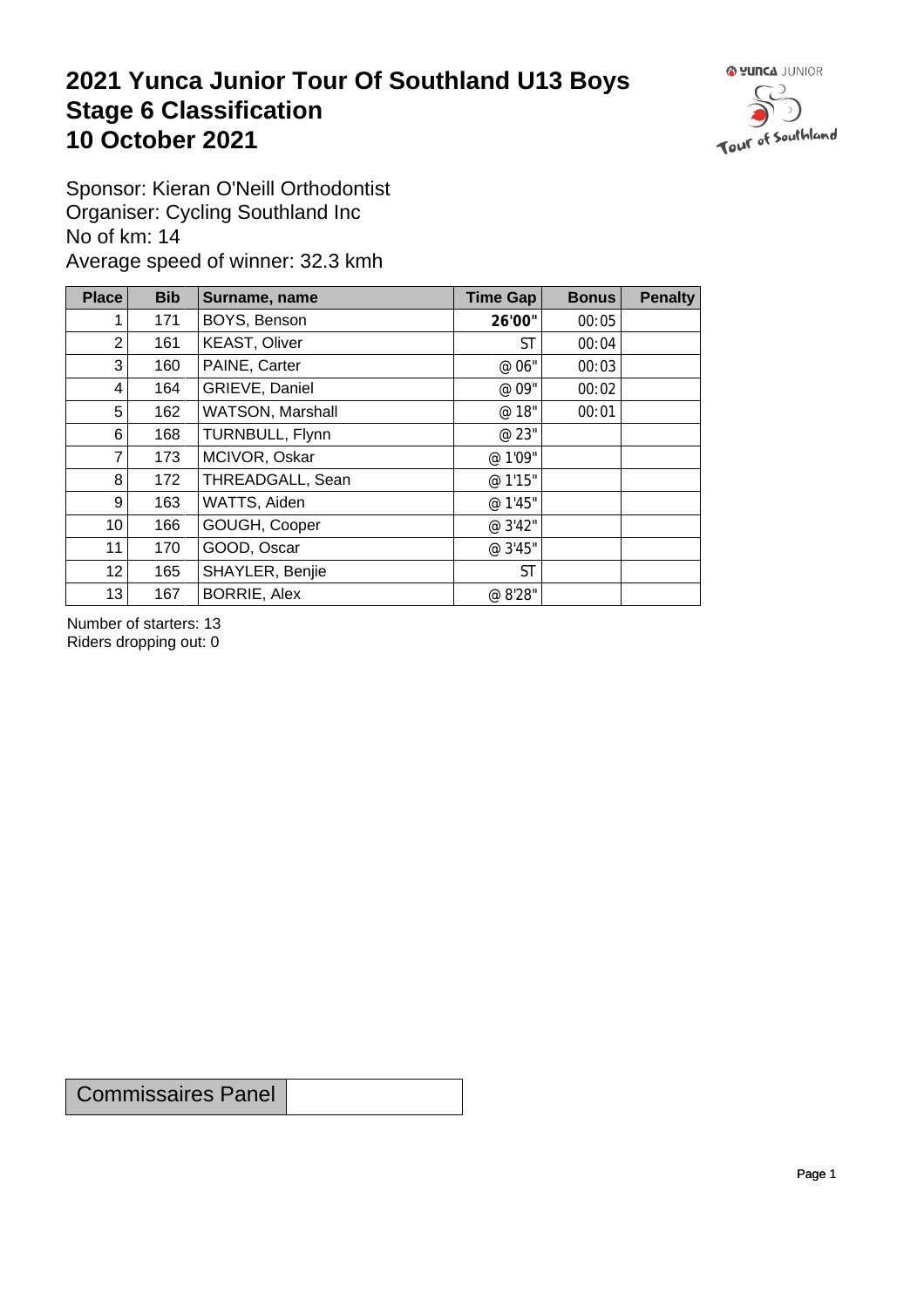## **2021 Yunca Junior Tour Of Southland U13 Boys General Classification (Stage 6)**<br>10 October 2021 **10 October 2021**



Organiser: Cycling Southland Inc

| Place           | <b>Bib</b> | Surname, name        | <b>Time Gap</b> |
|-----------------|------------|----------------------|-----------------|
|                 | 160        | PAINE, Carter        | 2h18'20"        |
| $\overline{2}$  | 171        | BOYS, Benson         | @ 2'58"         |
| 3               | 164        | GRIEVE, Daniel       | @ 3'16"         |
| 4               | 161        | <b>KEAST, Oliver</b> | @ 3'38"         |
| 5               | 168        | TURNBULL, Flynn      | @ 6'01"         |
| 6               | 173        | MCIVOR, Oskar        | @ 8'37"         |
| 7               | 172        | THREADGALL, Sean     | @ 11'03"        |
| 8               | 162        | WATSON, Marshall     | @ 19'59"        |
| 9 <sup>1</sup>  | 163        | WATTS, Aiden         | @ 20'43"        |
| 10              | 170        | GOOD, Oscar          | @ 21'43"        |
| 11              | 166        | GOUGH, Cooper        | @ 22'06"        |
| 12 <sup>°</sup> | 165        | SHAYLER, Benjie      | @ 27'07"        |
| 13              | 167        | <b>BORRIE, Alex</b>  | @ 47'32"        |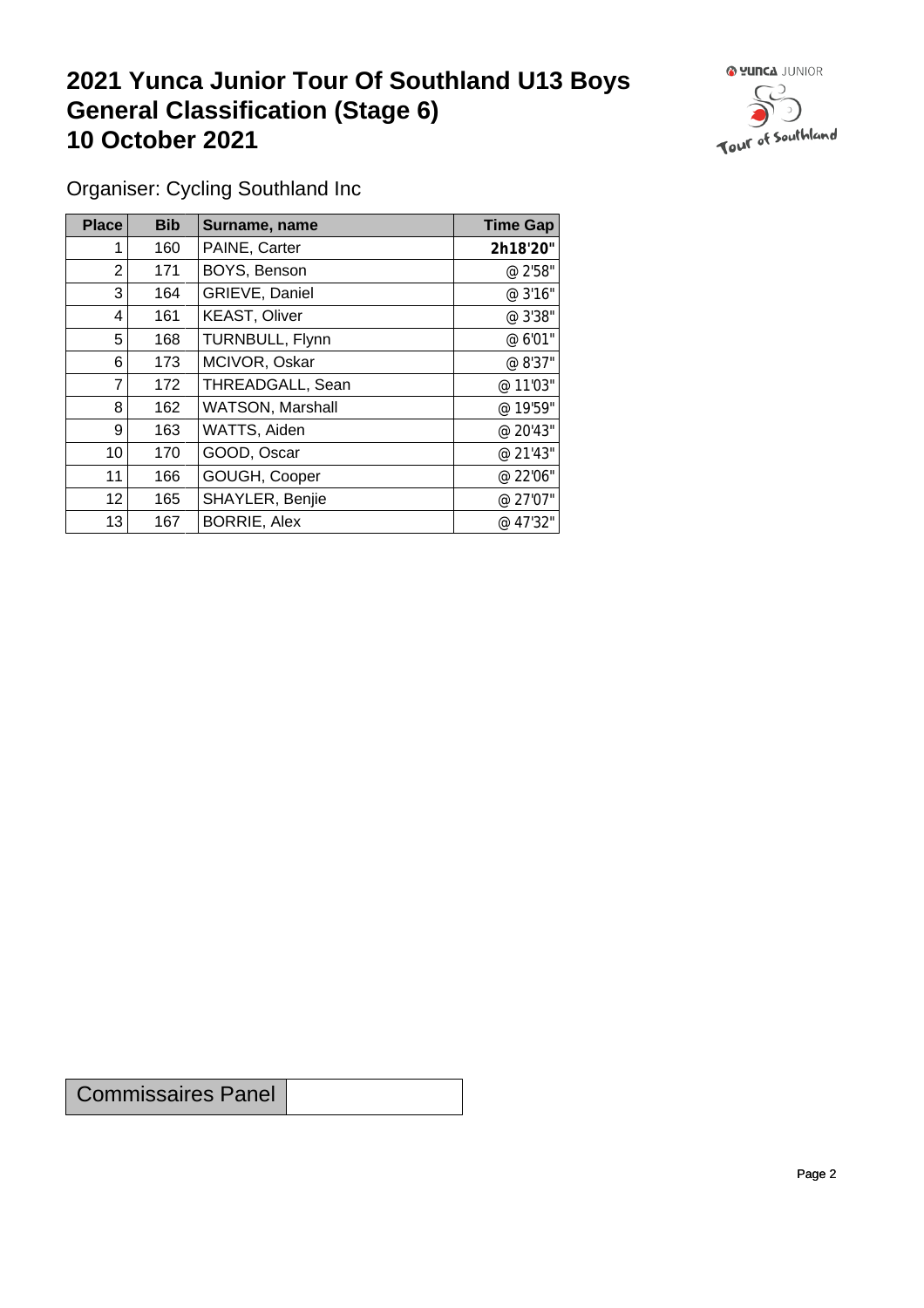## **2021 Yunca Junior Tour Of Southland U13 Boys Sprint Classification (Stage 6) 10 October 2021**



Organiser: Cycling Southland Inc

| Place | <b>Bib</b> | Surname, name        | <b>Points</b> |
|-------|------------|----------------------|---------------|
|       | 160        | PAINE, Carter        | 27            |
| ົ     | 171        | BOYS, Benson         | 14            |
| ົ     | 161        | <b>KEAST, Oliver</b> | 11            |
|       | 168        | TURNBULL, Flynn      | 4             |
| 5     | 166        | GOUGH, Cooper        | 4             |
| 6     | 164        | GRIEVE, Daniel       | 3             |